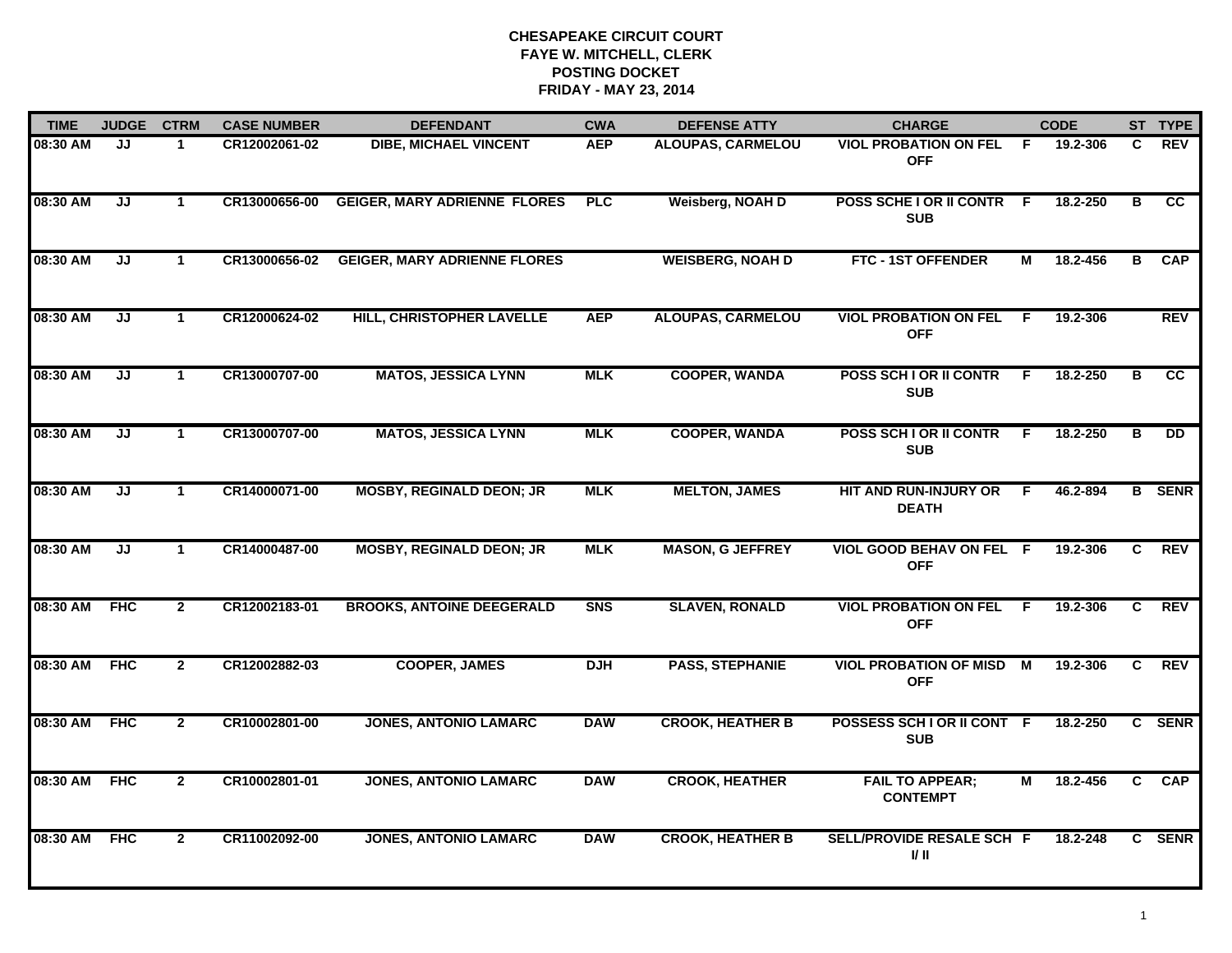| <b>TIME</b> | <b>JUDGE</b> | <b>CTRM</b>             | <b>CASE NUMBER</b> | <b>DEFENDANT</b>                     | <b>CWA</b>     | <b>DEFENSE ATTY</b>          | <b>CHARGE</b>                                |     | <b>CODE</b> |    | ST TYPE       |
|-------------|--------------|-------------------------|--------------------|--------------------------------------|----------------|------------------------------|----------------------------------------------|-----|-------------|----|---------------|
| 08:30 AM    | <b>FHC</b>   | $\mathbf{2}$            | CR13000674-01      | <b>WARREN, GREGORY PAUL</b>          | <b>SNS</b>     | <b>SLAVEN, RONALD</b>        | <b>VIOL PROBATION ON FEL</b><br><b>OFF</b>   | F.  | 19.2-306    | C. | <b>REV</b>    |
| 08:30 AM    | <b>JWB</b>   | $\mathbf{3}$            | CR14000028-00      | <b>CARROLL, TERON LAVAREZ</b>        | <b>ABD</b>     | Matheny, Amina               | <b>3RD OFF DOM</b><br><b>ASSAULT/BATTERY</b> | F.  | 18.2-57.2   | B  | <b>SENR</b>   |
| 08:30 AM    | <b>JWB</b>   | $\mathbf{3}$            | CR13000894-00      | LITTLE, JEDEDIAH WILLIAM             | <b>CPO</b>     | Buyrn, Richard L.            | <b>VIOL PROBATION ON FEL</b><br><b>OFF</b>   | -F. | 19.2-306    |    | <b>B</b> MOPT |
| 08:30 AM    | <b>JWB</b>   | $\mathbf{3}$            | CR12002633-01      | <b>MIMS, JAMES EDWARD; III</b>       | <b>DPB</b>     | <b>JOHNSON, STEPHANIE G</b>  | <b>VIOL PROBATION ON FEL</b><br><b>OFF</b>   | -F. | 19.2-306    | C  | <b>REV</b>    |
| 08:30 AM    | <b>JWB</b>   | 3                       | CR14000054-00      | <b>NORMAN, CHRISTOPHER JAVON</b>     | <b>BKF</b>     | Martin, Terence P            | <b>ABDUCTION</b>                             | F.  | $18.2 - 47$ |    | C SENR        |
| 08:30 AM    | <b>JWB</b>   | 3                       | CR14000054-01      | <b>NORMAN, CHRISTOPHER JAVON</b>     | <b>BKF</b>     | <b>Martin, Terence P</b>     | <b>STATUTORY BURGLARY</b>                    | -F. | 18.2-91     |    | C SENR        |
| 08:30 AM    | <b>JWB</b>   | $\overline{3}$          | CR14000054-01      | <b>NORMAN, CHRISTOPHER JAVON</b>     | <b>BKF</b>     | <b>Martin, Terence P</b>     | <b>STATUTORY BURGLARY</b>                    | F.  | 18.2-91     |    | C SENR        |
| 08:30 AM    | <b>JWB</b>   | $\mathbf{3}$            | CR10003309-05      | <b>STOUT, SARAH JANE</b>             | S <sub>N</sub> | <b>STOWE, RANDOLPH</b>       | <b>VIOL PROBATION ON FEL</b><br><b>OFF</b>   | E   | 19.2-306    | C. | <b>REV</b>    |
| 08:30 AM    | <b>JWB</b>   | $\mathbf{3}$            | CR12003015-03      | <b>STOUT, SARAH JANE</b>             | S <sub>N</sub> | <b>STOWE, RANDOLPH</b>       | <b>VIOL PROBATION ON FEL</b><br><b>OFF</b>   | - F | 19.2-306    | C  | <b>REV</b>    |
| 08:30 AM    | <b>JWB</b>   | 3 <sup>1</sup>          | CR13002450-00      | <b>STRICKLAND, WILLIAM FREDERICK</b> | <b>BKF</b>     | Taylor, Matthew T.; Sr.      | <b>HABITUAL OFFENDER</b>                     | F.  | B.46.2-357  | в  | <b>UA</b>     |
| 08:30 AM    | <b>EPG</b>   | $\overline{\mathbf{4}}$ | CR09002395-01      | <b>EVANS, SHIRLEY ANN</b>            | <b>JAF</b>     | <b>SPENCER, JOANNE</b>       | <b>VIOL PROBATION ON FEL</b><br><b>OFF</b>   | F.  | 19.2-306    |    | REV           |
| 08:30 AM    | <b>EPG</b>   | $\overline{\mathbf{4}}$ | CR14000037-00      | <b>POWELL, ANTHONY LLOYD</b>         | <b>CPO</b>     | <b>DAVIS, RICHARD J; III</b> | FEL DRIVE HABITUAL OFF- F<br><b>PRIOR</b>    |     | B.46.2-357  | B  | <b>SENR</b>   |
| 08:30 AM    | <b>EPG</b>   | 4                       | CR14000681-00      | <b>RIDLEY, STEVEN JAMAR</b>          | <b>JAF</b>     | <b>SPENCER, JOANNE</b>       | <b>VIOL PROBATION ON FEL</b><br><b>OFF</b>   | F.  | 19.2-306    |    | <b>REV</b>    |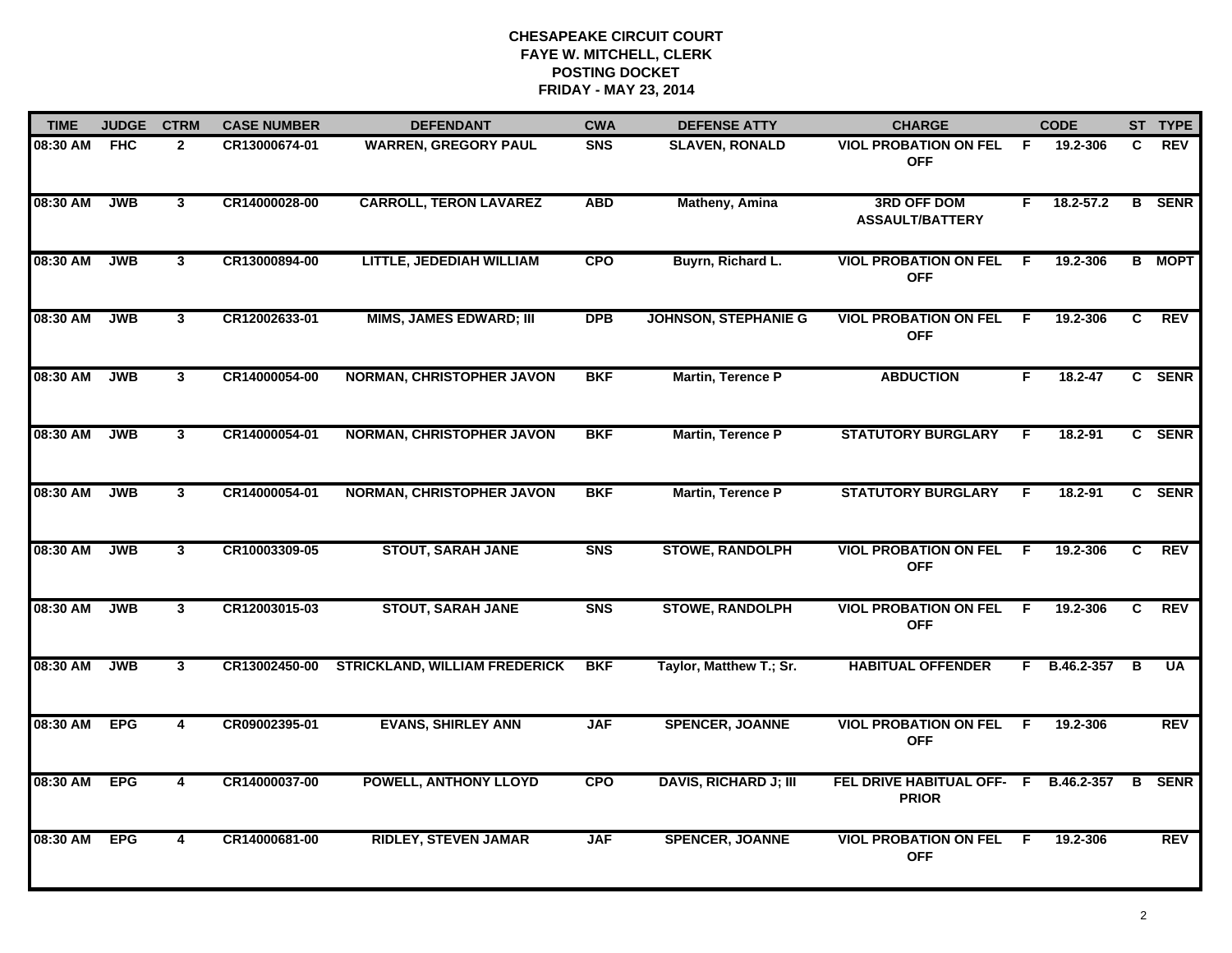| <b>TIME</b>   | <b>JUDGE</b> | <b>CTRM</b>             | <b>CASE NUMBER</b> | <b>DEFENDANT</b>                | <b>CWA</b> | <b>DEFENSE ATTY</b>        | <b>CHARGE</b>                                   |    | <b>CODE</b>      |    | ST TYPE       |
|---------------|--------------|-------------------------|--------------------|---------------------------------|------------|----------------------------|-------------------------------------------------|----|------------------|----|---------------|
| 08:30 AM      | <b>EPG</b>   | 4                       | CR11001735-02      | <b>TERRY, LASHANDA KING</b>     | <b>JAF</b> | <b>PASS, STEPHANIE P</b>   | VIOL GOOD BEHAV ON FEL F<br><b>OFF</b>          |    | 19.2-306         | C. | <b>REV</b>    |
| 08:30 AM      | <b>EPG</b>   | $\overline{\mathbf{4}}$ | CR13000670-00      | <b>TERRY, LASHANDA KING</b>     | <b>JAF</b> | Wegman, Robert L.          | <b>FORGE A PUBLIC RECORD F</b>                  |    | 18.2-168         | C  | <b>SENR</b>   |
| 08:30 AM      | <b>EPG</b>   | 4                       | CR13000670-01      | <b>TERRY, LASHANDA KING</b>     |            |                            | <b>DISOBEY JUDGEMENT;</b><br><b>CONTEMPT</b>    | М  | 18.2-456         | C  | <b>CAP</b>    |
| 08:30 AM      | <b>EPG</b>   | 4                       | CR13000025-00      | <b>WYMAN, JASON A</b>           | <b>CPO</b> | <b>PASS, STEPHANIE</b>     | <b>POSS OF HEROIN</b>                           | F. | 18.2-250         |    | <b>B</b> SENR |
| 08:30 AM MATA |              | 5                       | CR11001145-01      | <b>DAVIDSON, GARY EDWARD</b>    | <b>MSI</b> | <b>JOHNSON, STEPHANIE</b>  | <b>VIOL PROBATION ON FEL</b><br><b>OFF</b>      | F. | 19.2-306         | C. | <b>REV</b>    |
| 08:30 AM MATA |              | 5                       | CR12001517-00      | <b>DIXON, RAY</b>               | CLB        | <b>HAMLETT, BENJAMIN</b>   | <b>ASSAULT &amp; BATTER</b>                     | М  | 18.2-57          | в  | <b>UA</b>     |
| 08:30 AM MATA |              | 5                       | CR14000443-00      | <b>GUDIEL, IMANI OCTAVIA</b>    | <b>CEE</b> | <b>JONES, DAVID</b>        | PETIT LARC <\$200 NOT FRM M<br><b>PERSN</b>     |    | 18.2-96          |    | <b>B</b> WEEK |
| 08:30 AM MATA |              | 5                       | CR12000270-03      | <b>JORDAN, SHAMIKA DENISE</b>   | <b>ABD</b> | <b>SLAVEN, RONALD</b>      | <b>VIOL PROBATION ON FEL</b><br><b>OFF</b>      | E  | 19.2-306         | C. | <b>REV</b>    |
| 08:30 AM MATA |              | 5                       | CR14000020-00      | <b>MERRITT, MATTHEW JAMES</b>   | <b>MSI</b> | <b>ALOUPUS, CARMELOU G</b> | <b>POSS SCH I/II CONT SUB</b>                   | E  | 18.2-250         | В  | MOT           |
| 08:30 AM MATA |              | 5                       | CR13000645-00      | <b>SANDERS, ERIC LAMAR</b>      | <b>ABD</b> | <b>STOWE, RANDOLPH</b>     | <b>VIOL PROBATION ON FEL</b><br><b>OFF</b>      | E  | 19.2-306         | C  | <b>REV</b>    |
| 08:30 AM MATA |              | 5                       | CR13002119-00      | <b>WILLIAMS, JENNIFER MARIE</b> | <b>DPB</b> | <b>WENTWORTH, RACHEL B</b> | <b>WELFARE FRAUD: LARCENY M</b><br>< \$200      |    | 63.2-522         |    | <b>B</b> MOPT |
| 08:30 AM MATA |              | 5                       | CR13002119-01      | <b>WILLIAMS, JENNIFER MARIE</b> | <b>DPB</b> | <b>WENTWORTH, RACHEL B</b> | <b>WELFARE FRAUD: LARCENY M</b><br>< \$200      |    | 63.2-522         |    | <b>B</b> MOPT |
| 08:30 AM      | <b>RDS</b>   | 6                       | CR13001760-00      | <b>FLOOD, DERRICK DONTA</b>     | <b>MSI</b> | <b>JONES, M COLSTON</b>    | <b>FALSE STATEMNT GUN</b><br><b>APPLICATION</b> |    | F 18.2-308.2:2 C |    | <b>SENR</b>   |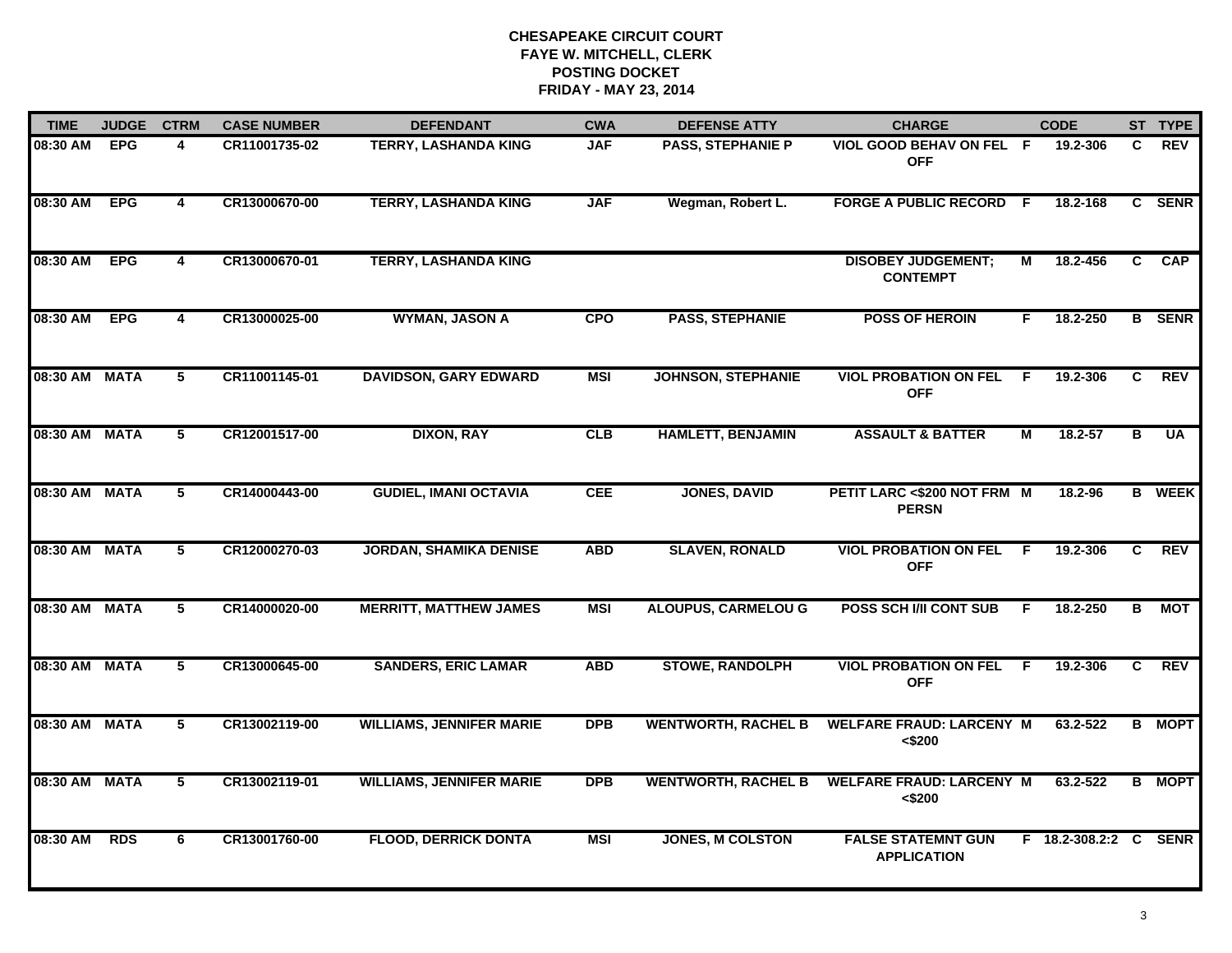| <b>TIME</b>  | <b>JUDGE</b> | <b>CTRM</b> | <b>CASE NUMBER</b> | <b>DEFENDANT</b>                  | <b>CWA</b> | <b>DEFENSE ATTY</b>     | <b>CHARGE</b>                                        |     | <b>CODE</b> |              | ST TYPE       |
|--------------|--------------|-------------|--------------------|-----------------------------------|------------|-------------------------|------------------------------------------------------|-----|-------------|--------------|---------------|
| 08:30 AM RDS |              | 6           | CR13001760-01      | <b>FLOOD, DERRICK DONTA</b>       | MSI        | <b>JONES, M COLSTON</b> | ATT POSS F/A: CONVICTED F 18.2-308.2<br><b>FELON</b> |     |             | $\mathbf{C}$ | <b>SENR</b>   |
| 08:30 AM     | <b>RDS</b>   | 6           | CR13002438-00      | <b>HUFF, EDWARD DOUGLAS; JR</b>   | <b>BKF</b> | <b>MARTIN, TERENCE</b>  | ABUSE CHILD, DISREGARD F 18.2-371.1<br><b>LIFE</b>   |     |             |              | <b>B</b> SENR |
| 08:30 AM     | <b>RDS</b>   | 6           | CR10001376-02      | <b>HUGHES, STEVEN MARK</b>        | <b>BKF</b> | <b>ANDREWS, MARK</b>    | <b>VIOL PROBATION ON FEL</b><br><b>OFF</b>           | - F | 19.2-306    | C            | <b>REV</b>    |
| 08:30 AM     | <b>RDS</b>   | 6           | CR10002020-01      | <b>KNIGHT-WALKER, NAFEESA R</b>   | <b>DPB</b> | <b>MASON, G JEFFREY</b> | <b>VIOL PROBATION ON FEL F</b><br><b>OFF</b>         |     | 19.2-306    | C            | <b>REV</b>    |
| 08:30 AM     | <b>RDS</b>   | 6           | CR10002023-01      | <b>KNIGHT-WALKER, NAFEESA R</b>   | <b>DPB</b> | <b>MASON, G JEFFREY</b> | <b>VIOL PROBATION ON FEL</b><br><b>OFF</b>           | F.  | 19.2-306    | C            | <b>REV</b>    |
| 08:30 AM RDS |              | 6           | CR11002031-01      | <b>NORMAN, CHRISTOPHER JAVON</b>  | <b>BKF</b> | <b>JAMES, ANDREW</b>    | <b>VIOL PROBATION ON FEL F</b><br><b>OFF</b>         |     | 19.2-306    | C.           | <b>REV</b>    |
| 09:30 AM     | <b>RDS</b>   | 6           | CR10001677-02      | <b>OWENS, CURTIS ORLANDO; III</b> |            |                         | <b>VIOL PROBATION ON FEL</b><br><b>OFF</b>           | - F | 19.2-306    |              | C ADAT        |
| 09:30 AM     | <b>RDS</b>   | 6           | CR14000788-00      | <b>RIDDICK, MONICA DENISE</b>     | <b>AEP</b> |                         | <b>FORGERY</b>                                       | F   | 18.2-172    |              | <b>B</b> ADAT |
| 09:30 AM     | <b>RDS</b>   | 6           | CR14000788-01      | <b>RIDDICK, MONICA DENISE</b>     | <b>AEP</b> |                         | UTTER/ATTEMPT FORGERY F                              |     | 18.2-172    |              | <b>B</b> ADAT |
| 09:30 AM     | <b>RDS</b>   | 6           | CR14000788-02      | <b>RIDDICK, MONICA DENISE</b>     | <b>AEP</b> |                         | <b>OBTAIN MONEY FALSE</b><br><b>PRETENSE</b>         | F.  | 18.2-178    |              | <b>B</b> ADAT |
| 09:30 AM     | <b>RDS</b>   | 6           | CR14000788-03      | <b>RIDDICK, MONICA DENISE</b>     | <b>AEP</b> |                         | <b>FORGERY</b>                                       | F.  | 18.2-172    |              | <b>B</b> ADAT |
| 09:30 AM     | <b>RDS</b>   | 6           | CR14000788-04      | <b>RIDDICK, MONICA DENISE</b>     | <b>AEP</b> |                         | UTTER/ATTEMPT FORGERY F                              |     | 18.2-172    |              | <b>B</b> ADAT |
| 09:30 AM     | <b>RDS</b>   | 6           | CR14000788-05      | <b>RIDDICK, MONICA DENISE</b>     | <b>AEP</b> |                         | <b>OBTAIN MONEY FALSE</b><br><b>PRETENSE</b>         | F.  | 18.2-178    |              | <b>B</b> ADAT |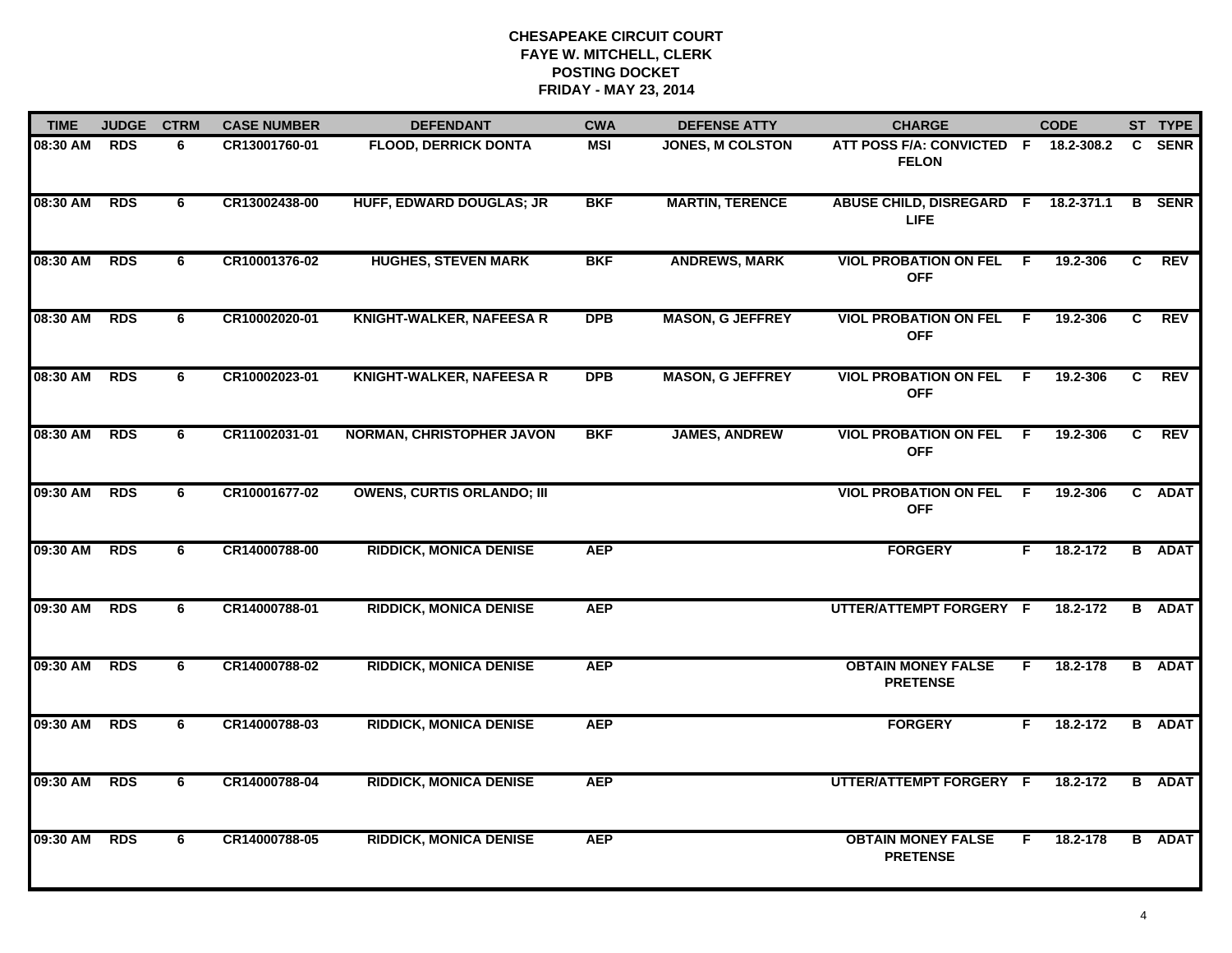| <b>TIME</b> | <b>JUDGE</b>                      | <b>CTRM</b>          | <b>CASE NUMBER</b> | <b>DEFENDANT</b>                  | <b>CWA</b> | <b>DEFENSE ATTY</b>   | <b>CHARGE</b>                                     |     | <b>CODE</b>    |                | ST TYPE       |
|-------------|-----------------------------------|----------------------|--------------------|-----------------------------------|------------|-----------------------|---------------------------------------------------|-----|----------------|----------------|---------------|
| 09:30 AM    | <b>RDS</b>                        | 6                    | CR10000007-02      | <b>RYAN, CHRISTOPHER MATTHEW</b>  |            |                       | <b>VIOL PROBATION ON FEL</b><br><b>OFF</b>        | -F  | 19.2-306       | C.             | <b>ADAT</b>   |
| 09:30 AM    | <b>RDS</b>                        | 6                    | CR12002726-02      | <b>SCALES, EDWARD JOEL</b>        |            |                       | <b>VIOL PROBATION ON FEL</b><br><b>OFF</b>        | - F | 19.2-306       |                | C ADAT        |
| 09:30 AM    | <b>RDS</b>                        | 6                    | CR14000827-00      | <b>SCHROEDER, APRIL ELAINE</b>    |            |                       | <b>DUI 1ST</b>                                    |     | M A.18.2-266   |                | <b>B</b> ADAT |
| 09:30 AM    | <b>RDS</b>                        | 6                    | CR14000827-01      | <b>SCHROEDER, APRIL ELAINE</b>    |            |                       | <b>REFUSED BLOOD/BREATH M</b><br><b>TEST</b>      |     | 18.2-268.3     |                | C ADAT        |
| 10:00 AM    | JJ                                | $\mathbf 1$          | CR14000811-00      | <b>ALVEY, JOSEPH RYAN</b>         | <b>DPB</b> | Taylor, Matthew T; SR | <b>FORGE CHECK</b>                                | F.  | 18.2-172       | $\mathbf{c}$   | <b>PLEA</b>   |
| 10:00 AM    | JJ                                | $\mathbf 1$          | CR14000811-01      | <b>ALVEY, JOSEPH RYAN</b>         | <b>DPB</b> | Taylor, Matthew T; SR | <b>FORGE CHECK</b>                                | F.  | 18.2-172       | $\mathbf{c}$   | <b>PLEA</b>   |
| 10:00 AM    | $\overline{\mathsf{J}\mathsf{J}}$ | $\mathbf{1}$         | CR14001037-00      | <b>BAILEY, RICKIE</b>             | <b>DAW</b> | Stowe, Randolph D     | <b>BAIL-APPEAL CONDITN OF O</b><br><b>RELEASE</b> |     | 19.2-124       | $\overline{c}$ | <b>BOND</b>   |
| 10:00 AM    | JJ                                | $\mathbf{1}$         | CR14000565-00      | <b>DEBURNS, CLINTON KEITH; JR</b> | <b>CPO</b> | Jones, David L        | <b>CONCEALMENT THIRD</b><br><b>OFFENSE</b>        | F   | 18.2-103       |                | <b>B</b> TRYL |
| 10:00 AM    | JJ                                | $\mathbf 1$          | CR14000463-00      | <b>GEAREY, SHAWN PRESTON</b>      | <b>CPO</b> | <b>BARLOW, JASON</b>  | <b>GRAND LARCENY</b>                              | F   | $18.2 - 95$    | В              | <b>PLEA</b>   |
| 10:00 AM    | JJ                                | $\blacktriangleleft$ | CR14000463-01      | <b>GEAREY, SHAWN PRESTON</b>      | <b>CPO</b> | <b>BARLOW, JASON</b>  | <b>LARCENY</b>                                    |     | F 18.2-108.01  |                | <b>B</b> TRYL |
| 10:00 AM    | JJ                                | -1                   | CR14000776-00      | <b>JACKSON, KAREN ANITA</b>       | <b>DAW</b> | Taylor, Matthew T; SR | <b>GRAND LARCENY</b>                              | F.  | 18.2-95        |                | C PLEA        |
| 10:00 AM    | JJ                                | $\mathbf{1}$         | CR14000776-01      | <b>JACKSON, KAREN ANITA</b>       | <b>DAW</b> | Taylor, Matthew T; SR | <b>GRAND LARCENY</b>                              | F.  | 18.2-95        |                | C PLEA        |
| 10:00 AM    | JJ                                | $\mathbf{1}$         | CR14000465-00      | <b>SERRANO-REYES, FRANK</b>       | <b>CPO</b> | <b>Matheny, Amina</b> | <b>PWID MARIJUANA</b>                             |     | $F$ 18.2-248.1 |                | <b>B</b> TRYL |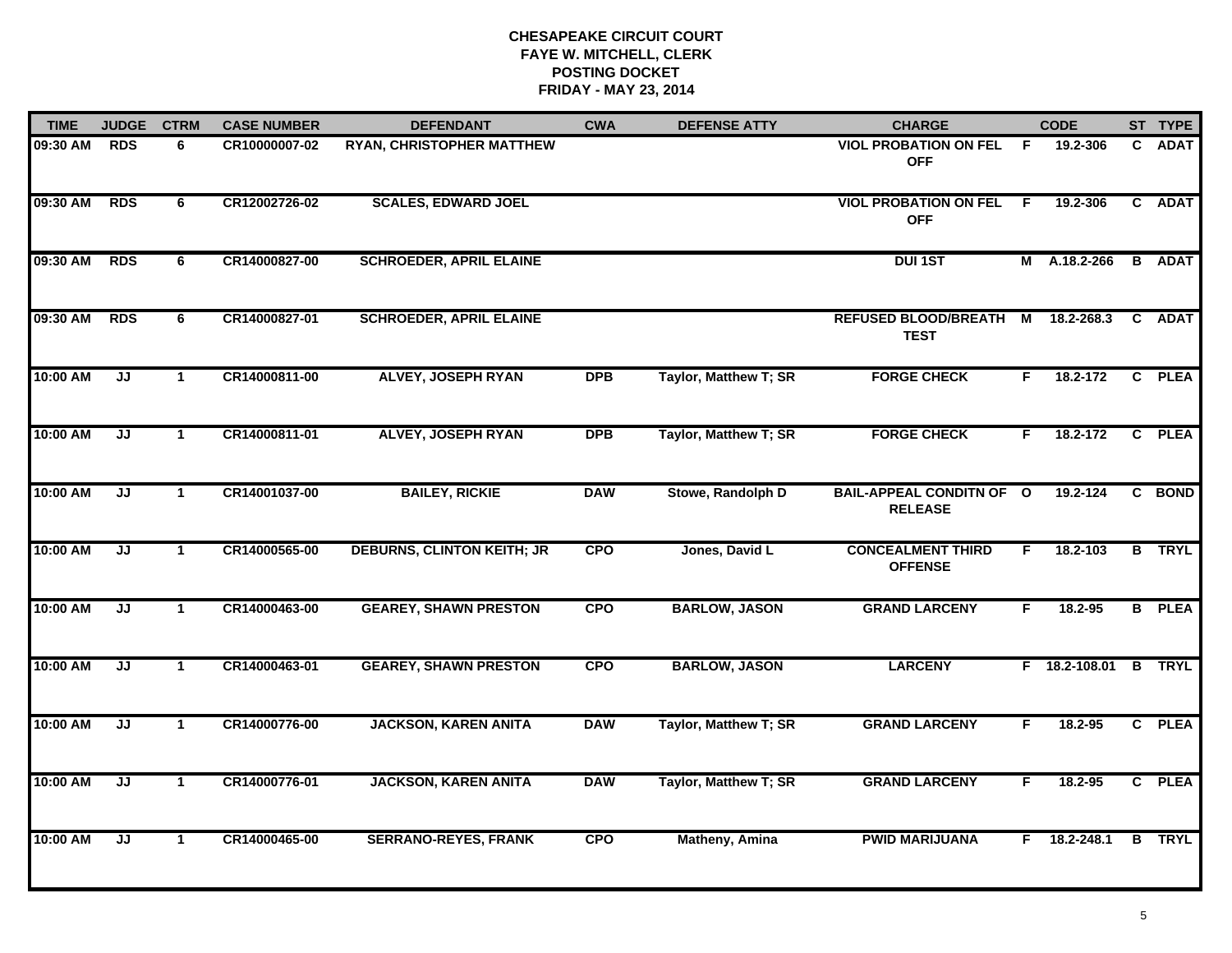| <b>TIME</b> | <b>JUDGE</b> | <b>CTRM</b>          | <b>CASE NUMBER</b> | <b>DEFENDANT</b>             | <b>CWA</b> | <b>DEFENSE ATTY</b>      | <b>CHARGE</b>                                     |     | <b>CODE</b> |                | ST TYPE       |
|-------------|--------------|----------------------|--------------------|------------------------------|------------|--------------------------|---------------------------------------------------|-----|-------------|----------------|---------------|
| 10:00 AM    | JJ           | $\mathbf 1$          | CR14000465-01      | <b>SERRANO-REYES, FRANK</b>  | <b>CPO</b> | Matheny, Amina           | <b>POSSESS COCAINE</b>                            | F.  | 18.2-250    |                | <b>B</b> TRYL |
| 10:00 AM    | JJ           | $\mathbf{1}$         | CR14000567-00      | <b>WEST, DAVID LYNN</b>      | <b>CPO</b> | Jones, David L           | <b>POSSESS COCAINE</b>                            | F.  | 18.2-250    | $\overline{c}$ | <b>TRYL</b>   |
| 10:00 AM    | JJ           | $\mathbf{1}$         | CR14000760-00      | <b>WIGGINS, DYSON MARION</b> | <b>DAW</b> | <b>HOLDER, WM JOSHUA</b> | <b>FORGERY</b>                                    | F   | 18.2-172    |                | C PLEA        |
| 10:00 AM    | JJ           | $\mathbf 1$          | CR14000760-01      | <b>WIGGINS, DYSON MARION</b> | <b>DAW</b> | <b>HOLDER, WM JOSHUA</b> | UTTER/ATTEMPT FORGERY F                           |     | 18.2-172    | $\mathbf{C}$   | <b>PLEA</b>   |
| 10:00 AM    | JJ           | $\mathbf 1$          | CR14000760-02      | <b>WIGGINS, DYSON MARION</b> | <b>DAW</b> | <b>HOLDER, WM JOSHUA</b> | <b>OBTAIN MONEY FALSE</b><br><b>PRETENSE</b>      | F.  | 18.2-178    |                | C PLEA        |
| 10:00 AM    | JJ           | $\mathbf 1$          | CR14000760-03      | <b>WIGGINS, DYSON MARION</b> | <b>DAW</b> | <b>HOLDER, WM JOSHUA</b> | <b>FORGERY</b>                                    | F.  | 18.2-172    |                | C PLEA        |
| 10:00 AM    | JJ           | $\mathbf{1}$         | CR14000760-04      | <b>WIGGINS, DYSON MARION</b> | <b>DAW</b> | <b>HOLDER, WM JOSHUA</b> | UTTER/ATTEMPT FORGERY F                           |     | 18.2-172    |                | C PLEA        |
| 10:00 AM    | JJ           | $\blacktriangleleft$ | CR14000760-05      | <b>WIGGINS, DYSON MARION</b> | <b>DAW</b> | <b>HOLDER, WM JOSHUA</b> | <b>OBTAIN MONEY BY FALSE</b><br><b>PRETENSE</b>   | - F | 18.2-178    |                | C PLEA        |
| 10:00 AM    | JJ           | $\blacktriangleleft$ | CR14000760-06      | <b>WIGGINS, DYSON MARION</b> | <b>DAW</b> | <b>HOLDER, WM JOSHUA</b> | <b>OBTAIN MONEY BY FALSE F</b><br><b>PRETENSE</b> |     | 18.2-178    | $\mathbf{c}$   | <b>PLEA</b>   |
| 10:00 AM    | JJ           | $\blacktriangleleft$ | CR14000760-07      | <b>WIGGINS, DYSON MARION</b> | <b>DAW</b> | <b>HOLDER, WM JOSHUA</b> | UTTER/ATTEMPT FORGERY F                           |     | 18.2-172    | $\mathbf{c}$   | <b>PLEA</b>   |
| 10:00 AM    | JJ           | $\mathbf{1}$         | CR14000760-08      | <b>WIGGINS, DYSON MARION</b> | <b>DAW</b> | <b>HOLDER, WM JOSHUA</b> | <b>FORGERY</b>                                    | F.  | 18.2-172    | $\overline{c}$ | <b>PLEA</b>   |
| 10:00 AM    | JJ           | $\mathbf{1}$         | CR14000760-09      | <b>WIGGINS, DYSON MARION</b> | <b>DAW</b> | <b>HOLDER, WM JOSHUA</b> | <b>FORGERY</b>                                    | F.  | 18.2-172    |                | C PLEA        |
| 10:00 AM    | JJ           | $\mathbf 1$          | CR14000760-10      | <b>WIGGINS, DYSON MARION</b> | <b>DAW</b> | <b>HOLDER, WM JOSHUA</b> | UTTER/ATTEMPT FORGERY F                           |     | 18.2-172    | C.             | <b>PLEA</b>   |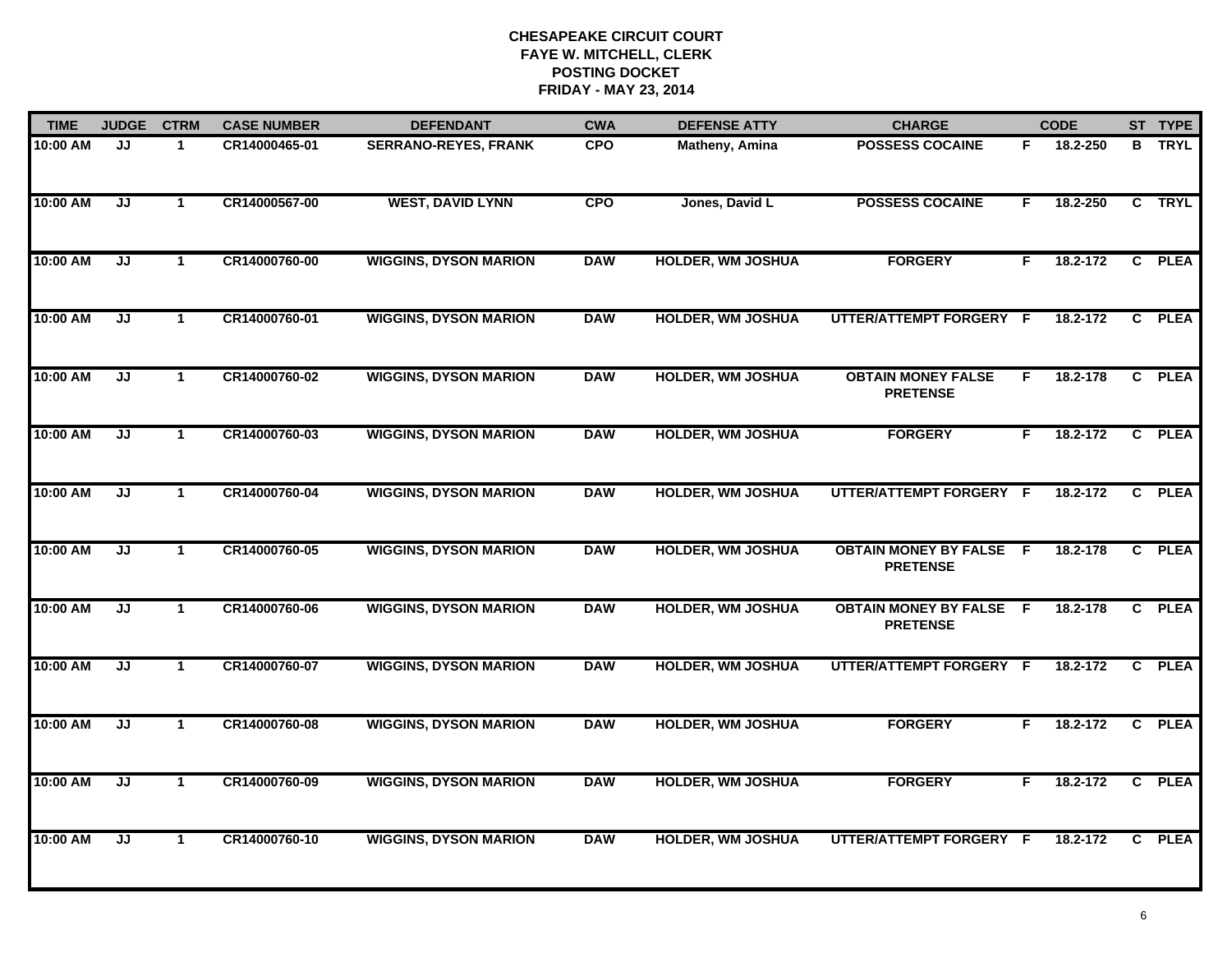| <b>TIME</b> | <b>JUDGE</b> | <b>CTRM</b>    | <b>CASE NUMBER</b> | <b>DEFENDANT</b>                  | <b>CWA</b> | <b>DEFENSE ATTY</b>      | <b>CHARGE</b>                                       |     | <b>CODE</b> |              | ST TYPE       |
|-------------|--------------|----------------|--------------------|-----------------------------------|------------|--------------------------|-----------------------------------------------------|-----|-------------|--------------|---------------|
| 10:00 AM    | JJ           | $\mathbf{1}$   | CR14000760-11      | <b>WIGGINS, DYSON MARION</b>      | <b>DAW</b> | <b>HOLDER, WM JOSHUA</b> | <b>OBTAIN MONEY BY FALSE</b><br><b>PRETENSE</b>     | - F | 18.2-178    | $\mathbf{c}$ | <b>PLEA</b>   |
| 10:00 AM    | IJ           | $\mathbf{1}$   | CR14000760-12      | <b>WIGGINS, DYSON MARION</b>      | <b>DAW</b> | <b>HOLDER, WM JOSHUA</b> | <b>FORGERY</b>                                      | F.  | 18.2-172    |              | C PLEA        |
| 10:00 AM    | JJ           | $\mathbf{1}$   | CR14000760-13      | <b>WIGGINS, DYSON MARION</b>      | <b>DAW</b> | <b>HOLDER, WM JOSHUA</b> | UTTER/ATTEMPT FORGERY F                             |     | 18.2-172    |              | C PLEA        |
| 10:00 AM    | JJ           | $\mathbf{1}$   | CR14000760-14      | <b>WIGGINS, DYSON MARION</b>      | <b>DAW</b> | <b>HOLDER, WM JOSHUA</b> | <b>OBTAIN MONEY BY FALSE F</b><br><b>PRETENSE</b>   |     | 18.2-178    |              | C PLEA        |
| 10:00 AM    | JJ           | $\mathbf{1}$   | CR14000427-00      | <b>WORRELL, HERBERT LEWIS; JR</b> | <b>DPB</b> | <b>HOLDER, WM JOSHUA</b> | <b>POSSESS COCAINE</b>                              | F.  | 18.2-250    |              | C BOND        |
| 10:00 AM    | JJ           | $\mathbf 1$    | CR14000427-01      | <b>WORRELL, HERBERT; JR</b>       |            | <b>HOLDER, WM JOSHUA</b> | <b>FAIL TO APPEAR-ADAT</b>                          | м   | 18.2-456    |              | C BOND        |
| 10:00 AM    | IJ           | $\mathbf{1}$   | CR14000427-02      | <b>WORRELL, HERBERT; JR</b>       |            | <b>HOLDER, WM JOSHUA</b> | <b>DISOBEY JUDGEMENT;</b><br><b>CONTEMPT</b>        | М   | 18.2-456    |              | C BOND        |
| 10:00 AM    | <b>FHC</b>   | $\overline{2}$ | CR14000597-00      | <b>ALSTON, KENDRELL HASAAN</b>    | CLB        | Spencer, Jo Anne         | <b>OBTAIN MONEY FALSE</b><br><b>PRETENSE</b>        | F   | 18.2-178    |              | <b>B</b> PLEA |
| 10:00 AM    | <b>FHC</b>   | $\overline{2}$ | CR14000597-01      | <b>ALSTON, KENDRELL HASAAN</b>    | CLB        | Spencer, Jo Anne         | <b>FALSE STMT TO OBT</b><br><b>CREDIT &gt;\$200</b> | F   | 18.2-186    |              | <b>B</b> PLEA |
| 10:00 AM    | <b>FHC</b>   | $\overline{2}$ | CR14000876-00      | <b>CEPHAS, GWENDOLYN HAMILTON</b> | CLB        | <b>LUMABAN, ROMEO G</b>  | <b>GRAND LARCENY</b>                                | F.  | $18.2 - 95$ |              | <b>B</b> PLEA |
| 10:00 AM    | FHC          | $\mathbf{2}$   | CR14000556-00      | <b>FRYE, MICHAEL LAVON</b>        | <b>KAM</b> | <b>PASS, STEPHANIE</b>   | POSS FIREARM BY FELON F                             |     | 18.2-308.2  | C            | SUP           |
| 10:00 AM    | <b>FHC</b>   | $\overline{2}$ | CR14000821-00      | POTTS, KEWON MARQUETTE; JR        | CLB        | <b>JONES, M COLSTON</b>  | <b>OCC BLDG: MALIC</b><br>SHOOT/THROW               | F   | 18.2-279    |              | C TRYL        |
| 10:00 AM    | <b>FHC</b>   | $\mathbf{2}$   | CR14000821-01      | <b>POTTS, KEWON MARQUETTE; JR</b> | CLB        | <b>JONES, M COLSTON</b>  | <b>ATTEMPT MALICIOUS</b><br><b>WOUNDING</b>         | F.  | $18.2 - 51$ |              | C TRYL        |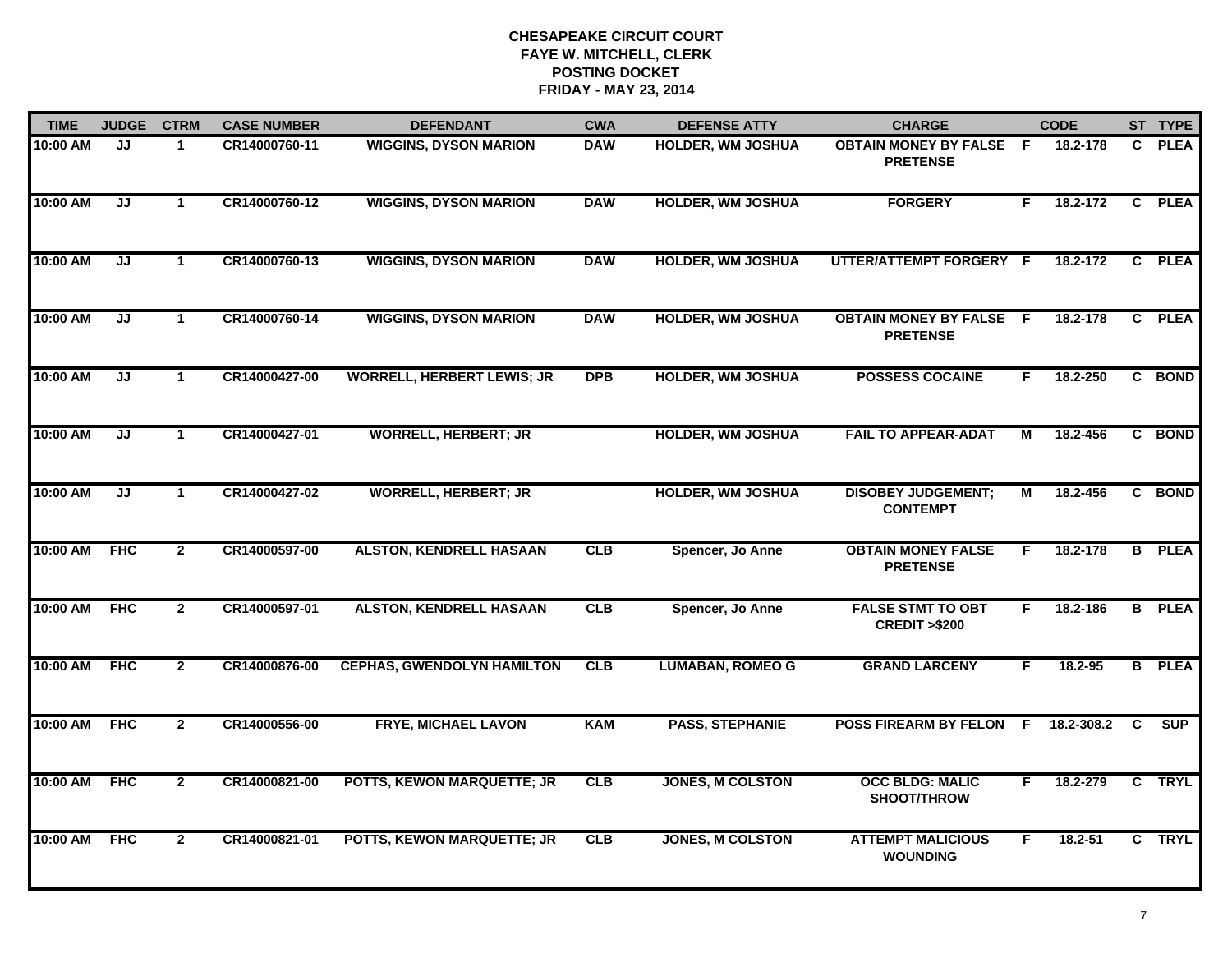| <b>TIME</b> | <b>JUDGE</b> | <b>CTRM</b>    | <b>CASE NUMBER</b> | <b>DEFENDANT</b>                                | <b>CWA</b> | <b>DEFENSE ATTY</b>      | <b>CHARGE</b>                                       |    | <b>CODE</b>  |    | ST TYPE       |
|-------------|--------------|----------------|--------------------|-------------------------------------------------|------------|--------------------------|-----------------------------------------------------|----|--------------|----|---------------|
| 10:00 AM    | <b>FHC</b>   | $\mathbf{2}$   | CR14000821-02      | POTTS, KEWON MARQUETTE; JR                      | <b>CLB</b> | JONES, M COLSTON         | <b>USE FIREARM IN FELONY</b><br><b>1ST OFF</b>      | F. | 18.2-53.1    | C. | <b>TRYL</b>   |
| 10:00 AM    | <b>JWB</b>   | $\mathbf{3}$   | CJ14000065-00      | IN RE JUVENILE APPEAL                           | <b>BKF</b> | <b>Buyrn, Richard L</b>  | <b>BAIL-APPEAL CONDITN OF O</b><br><b>RELEASE</b>   |    | 19.2-124     |    | C BOND        |
| 10:00 AM    | <b>JWB</b>   | $\mathbf{3}$   | CR14000395-00      | <b>ANDERSON, MARCUS K</b>                       | <b>BKF</b> | <b>POULSON, MICHAEL</b>  | <b>STATUTORY BURGLARY</b>                           | F  | 18.2-91      |    | <b>B</b> TRYL |
| 10:00 AM    | <b>JWB</b>   | $\mathbf{3}$   | CR14000395-01      | <b>ANDERSON, MARCUS K</b>                       | <b>BKF</b> | <b>POULSON, MICHAEL</b>  | <b>GRAND LARCENY</b>                                | F. | $18.2 - 95$  |    | <b>B</b> TRYL |
| 10:00 AM    | <b>JWB</b>   | $\mathbf{3}$   | CR14000790-00      | <b>BOYD, SEAN ALAN</b>                          | <b>BKF</b> | <b>Martin, Terence P</b> | <b>CREDIT CARD THEFT</b>                            | F. | 18.2-192     |    | C PLEA        |
| 10:00 AM    | <b>JWB</b>   | $\mathbf{3}$   | CR14000790-01      | <b>BOYD, SEAN ALAN</b>                          | <b>BKF</b> | Martin, Terence P        | <b>CREDIT CARD FRAUD</b>                            | F. | 18.2-195     |    | <b>B</b> PLEA |
| 10:00 AM    | <b>JWB</b>   | $\mathbf{3}$   | CR14001115-00      | <b>GARCIA, JOSE</b>                             | <b>AEP</b> | Winn, A Robinson         | <b>BAIL-APPEAL CONDITN OF O</b><br><b>RELEASE</b>   |    | 19.2-124     |    | C BOND        |
| 10:00 AM    | <b>JWB</b>   | 3              | CR14000909-00      | <b>HUNTER, TERESA M H</b>                       | <b>MSI</b> | <b>PASS, STEPHANIE</b>   | <b>BAIL-APPEAL CONDITN OF O</b><br><b>RELEASE</b>   |    | 19.2-124     |    | C BOND        |
| 10:00 AM    | <b>JWB</b>   | $\mathbf{3}$   | CR14000605-01      | <b>LAWRENCE, GALVIN EEMMANUEL;</b><br><b>SR</b> | <b>BKF</b> | Crook, Heather B         | <b>ASSAULT &amp; BATTERY-FAM M</b><br><b>MEMBER</b> |    | 18.2-57.2    | C  | <b>TRYL</b>   |
| 10:00 AM    | <b>JWB</b>   | 3 <sup>1</sup> | CR14000605-00      | <b>LAWRENCE, GALVIN EMMANUEL;</b><br><b>SR</b>  | <b>BKF</b> | Crook, Heather B         | <b>MALICIOUS WOUNDING</b>                           | F  | $18.2 - 51$  |    | C TRYL        |
| 10:00 AM    | <b>JWB</b>   | $\mathbf{3}$   | CR14001084-00      | <b>PATTERON, DARCELUS DEMOND</b>                | <b>MSI</b> | <b>GILCHRIST, KURT</b>   | <b>BAIL-APPEAL CONDITN OF O</b><br><b>RELEASE</b>   |    | $19.2 - 124$ |    | C BOND        |
| 10:00 AM    | <b>JWB</b>   | $\overline{3}$ | CR14000431-00      | <b>PAYNE, JEROME L</b>                          | <b>MSI</b> | Stowe, Randolph D.       | <b>GANG: PARTIC IN CRIMINAL F</b><br><b>ACT</b>     |    | 18.2-46.2    |    | C BOND        |
| 10:00 AM    | <b>JWB</b>   | 3              | CR14000431-01      | <b>PAYNE, JEROME L</b>                          | <b>MSI</b> | Stowe, Randolph D.       | <b>FORCE/THREAT TO JOIN</b><br><b>GANG</b>          | F. | 18.2-46.3    | C. | <b>BOND</b>   |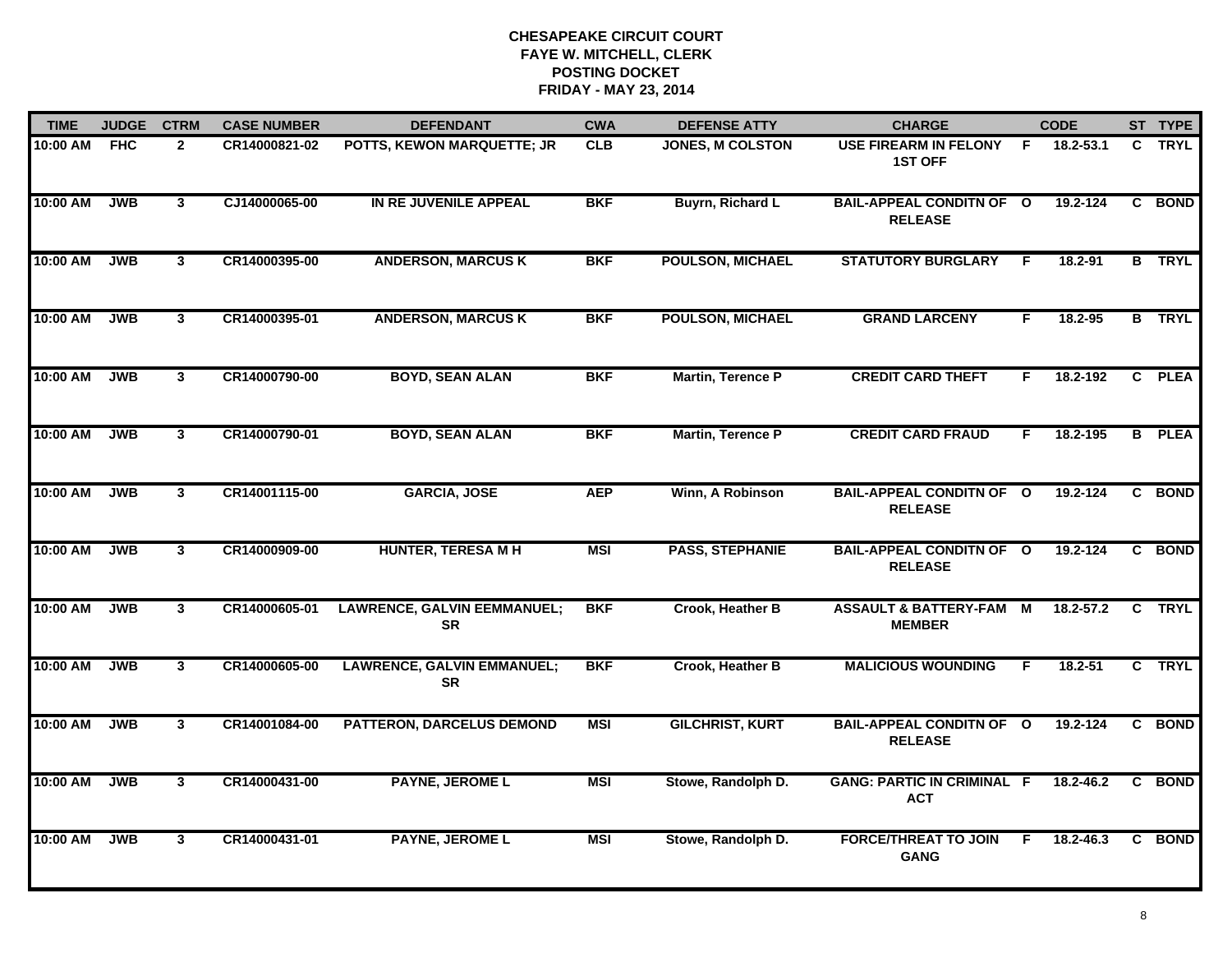| <b>TIME</b>   | <b>JUDGE</b> | <b>CTRM</b>    | <b>CASE NUMBER</b> | <b>DEFENDANT</b>                  | <b>CWA</b> | <b>DEFENSE ATTY</b>       | <b>CHARGE</b>                                |                | <b>CODE</b>  |                | ST TYPE       |
|---------------|--------------|----------------|--------------------|-----------------------------------|------------|---------------------------|----------------------------------------------|----------------|--------------|----------------|---------------|
| 10:00 AM      | <b>JWB</b>   | 3              | CR14000431-02      | <b>PAYNE, JEROME L</b>            | MSI        | Stowe, Randolph D.        | <b>ATTEMPTED EXTORTION</b>                   | -F             | 18.2-59      | C.             | <b>BOND</b>   |
| 10:00 AM      | <b>JWB</b>   | $\overline{3}$ | CR14000431-03      | <b>PAYNE, JEROME L</b>            | <b>MSI</b> | Stowe, Randolph D.        | <b>EXTORT: IN WRITING</b>                    | F              | $18.2 - 60$  |                | C BOND        |
| 10:00 AM      | <b>JWB</b>   | $\overline{3}$ | CR14000789-00      | <b>STILES, CIERRA MARGARITA</b>   | <b>AEP</b> | <b>BARLOW, JASON</b>      | <b>FORGERY</b>                               | F              | 18.2-172     | $\overline{B}$ | <b>PLEA</b>   |
| 10:00 AM      | <b>JWB</b>   | 3              | CR14000789-01      | <b>STILES, CIERRA MARGARITA</b>   | <b>AEP</b> | <b>BARLOW, JASON</b>      | UTTER/ATTEMPT FORGERY F                      |                | 18.2-172     | B              | <b>PLEA</b>   |
| 10:00 AM      | <b>JWB</b>   | 3              | CR14000789-02      | <b>STILES, CIERRA MARGARITA</b>   | <b>AEP</b> | <b>BARLOW, JASON</b>      | <b>OBTAIN MONEY FALSE</b><br><b>PRETENSE</b> | F.             | 18.2-178     | B              | <b>PLEA</b>   |
| 10:00 AM      | <b>JWB</b>   | 3              | CR14000789-03      | <b>STILES, CIERRA MARGARITA</b>   | <b>AEP</b> | <b>BARLOW, JASON</b>      | <b>FORGERY</b>                               | F.             | 18.2-172     | B              | <b>PLEA</b>   |
| 10:00 AM      | <b>JWB</b>   | $\overline{3}$ | CR14000789-04      | <b>STILES, CIERRA MARGARITA</b>   | <b>AEP</b> | <b>BARLOW, JASON</b>      | UTTER/ATTEMPT FORGERY F                      |                | 18.2-172     | $\overline{B}$ | <b>PLEA</b>   |
| 10:00 AM      | <b>JWB</b>   | $\mathbf{3}$   | CR14000789-05      | <b>STILES, CIERRA MARGARITA</b>   | <b>AEP</b> | <b>BARLOW, JASON</b>      | <b>OBTAIN MONEY FALSE</b><br><b>PRETENSE</b> | F.             | 18.2-178     | B              | <b>PLEA</b>   |
| 10:00 AM      | <b>JWB</b>   | $\mathbf{3}$   | CR14000148-00      | <b>WHITWORTH, WILLIAM ONEAL</b>   | <b>AEP</b> | <b>Matheny, Amina</b>     | <b>POSS COCAINE</b>                          | F              | 18.2-250     |                | <b>B</b> TRYL |
| 10:00 AM MATA |              | 5              | CR14000666-00      | <b>ANDERSON, ROBERT ODELL</b>     | <b>DPB</b> | <b>HOLDER, JOSHUA</b>     | <b>PROTECTIVE ORDER:</b><br><b>VIOLATION</b> |                | M 16.1-253.2 |                | C TRYL        |
| 10:00 AM MATA |              | 5              | CR14000473-00      | <b>BROWN, JEFFREY ADAM</b>        | DPB        | <b>BLACK, HUGH E; III</b> | <b>POSS MARIJUANA</b>                        | М              | 18.2-250.1   | $\overline{s}$ | <b>TRYL</b>   |
| 10:00 AM MATA |              | $\overline{5}$ | CR14000575-00      | <b>FERGUSON, SAKOYA DICHELLE</b>  | <b>DPB</b> | <b>WINN, A ROBINSON</b>   | <b>TRESPASSING</b>                           | $\overline{M}$ | $74 - 4$     |                | S TRYL        |
| 10:00 AM MATA |              | 5              | CR14000585-00      | <b>GARRISON, KRISTEN CHEYENNE</b> | <b>MLK</b> | <b>WINN, A ROBINSON</b>   | <b>POSS MARIJUANA</b>                        | M              | 18.2-250.1   |                | S TRYL        |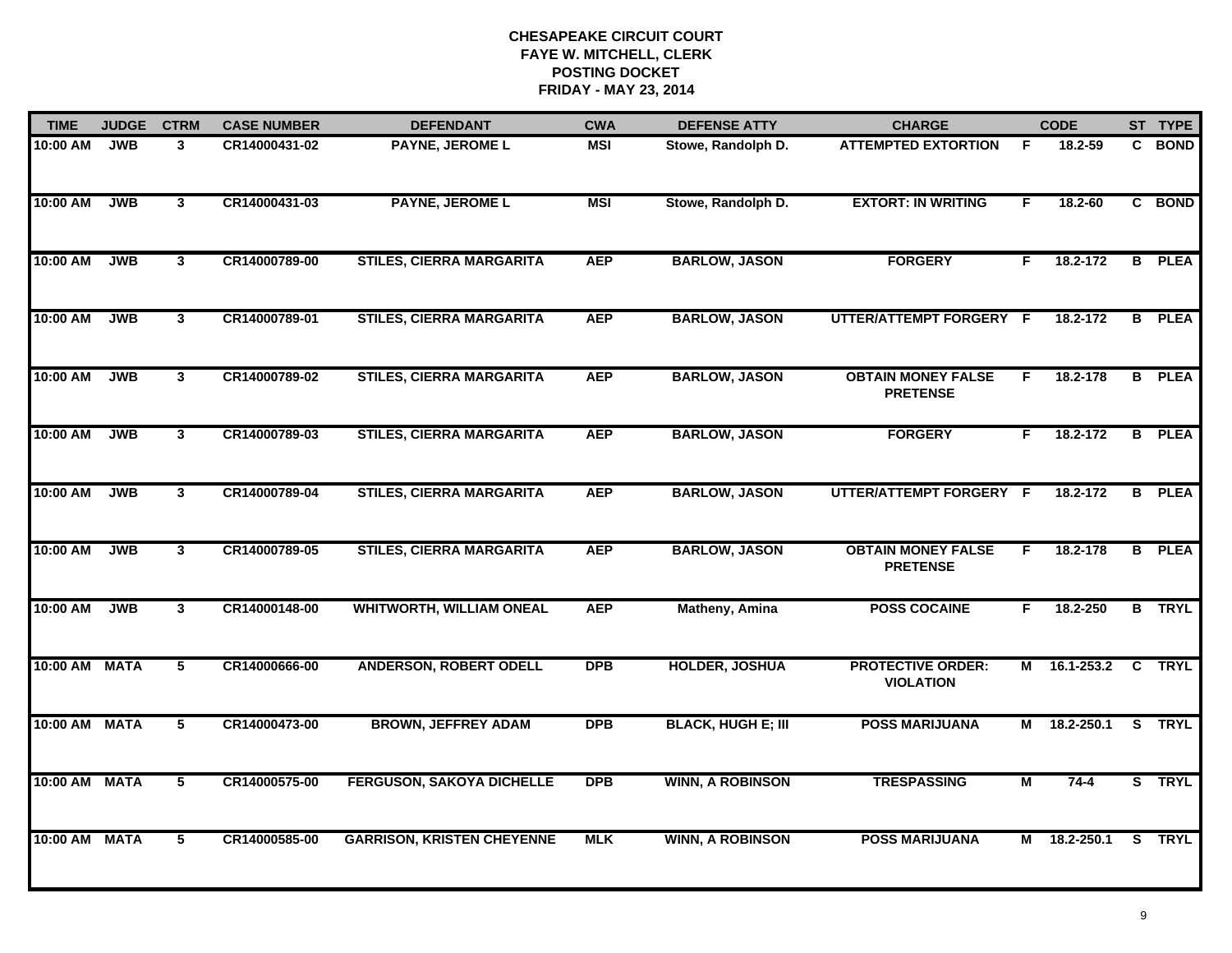| <b>TIME</b>   | <b>JUDGE</b> | <b>CTRM</b>    | <b>CASE NUMBER</b> | <b>DEFENDANT</b>                    | <b>CWA</b> | <b>DEFENSE ATTY</b>       | <b>CHARGE</b>                              |   | <b>CODE</b>  | ST TYPE       |
|---------------|--------------|----------------|--------------------|-------------------------------------|------------|---------------------------|--------------------------------------------|---|--------------|---------------|
| 10:00 AM MATA |              | 5              | CR14000538-00      | <b>GONZALES, RAPHAEL MANUEL; II</b> | <b>MLK</b> |                           | <b>RESISTING ARREST</b>                    |   | M 18.2-479.1 | <b>B</b> TRYL |
| 10:00 AM      | <b>MATA</b>  | $\overline{5}$ | CR14000591-00      | <b>HARRIS, ROXANNA POWERS</b>       | <b>DPB</b> |                           | 63/55 SP                                   |   | A.46.2-870   | S TRYL        |
| 10:00 AM      | <b>MATA</b>  | $\overline{5}$ | CR14000577-00      | <b>HOLBROOK, ROBERT W</b>           | <b>DPB</b> | <b>WINN, A ROBINSON</b>   | <b>PETIT LARCENY-2ND OFF</b>               | M | 18.2-96      | S TRYL        |
| 10:00 AM MATA |              | 5              | CR14000099-00      | HOLLOWAY, ANDREW ROLAND             | <b>DPB</b> | Jones, M COLSTON          | <b>CONCEALMENT</b>                         | М | $74 - 4$     | S TRYL        |
| 10:00 AM MATA |              | 5              | CR14000336-00      | <b>JOHNSON, MONROE; III</b>         | <b>DPB</b> | <b>FLAX, SCOTT</b>        | RD DRIVING 83/60 SP                        |   | M C.46.2-862 | S TRYL        |
| 10:00 AM MATA |              | $\overline{5}$ | CR14000638-00      | <b>JOHNSON, TROY LAMONT</b>         | <b>MLK</b> | <b>SAWSON, SW</b>         | <b>DUI 1ST</b>                             |   | M A.18.2-266 | <b>B</b> TRYL |
| 10:00 AM MATA |              | 5              | CR14000638-01      | <b>JOHNSON, TROY LAMONT</b>         | <b>MLK</b> | <b>DAWSON, SW</b>         | <b>REFUSED BLOOD/BREATH</b><br><b>TEST</b> | М | 18.2-268.3   | S TRYL        |
| 10:00 AM MATA |              | 5              | CR14000527-00      | <b>JONES, LAUREN DANIELLE</b>       | <b>MLK</b> |                           | NO O/L                                     | М | 46.2-300     | S TRYL        |
| 10:00 AM      | <b>MATA</b>  | 5              | CR14000637-00      | <b>LAWRENCE, RAYMOND LEE</b>        | <b>MLK</b> |                           | <b>DWI 1ST OFFENSE</b>                     |   | M A.18.2-266 | <b>B</b> TRYL |
| 10:00 AM MATA |              | 5              | CR14000741-00      | <b>MANN, JAMES ALAN</b>             | <b>MLK</b> |                           | <b>FAIL TO YIELD (ACC)</b>                 |   | 46.2-833     | S TRYL        |
| 10:00 AM MATA |              | 5              | CR13002698-00      | <b>MATTHEWS, CHAVITA</b>            | <b>DPB</b> | <b>HOLDER, WM JOSHUA</b>  | <b>ASSALT &amp; BATTER</b>                 | М | 18.2-57      | S TRYL        |
| 10:00 AM MATA |              | $\overline{5}$ | CR14000385-00      | <b>MOORE, TEKEYON</b>               | <b>MLK</b> | <b>HAMLET, BEN</b>        | <b>POSS OF MARIJUANA,2+</b>                |   | M 18.2-250.1 | <b>B</b> TRYL |
| 10:00 AM MATA |              | 5              | CR14000481-00      | <b>RAGIN, SHANTICE SHAQUANA</b>     | <b>MLK</b> | <b>JOHNSON, STEPHANIE</b> | <b>FALSE REPORT</b>                        | М | 18.2-461     | <b>B</b> TRYL |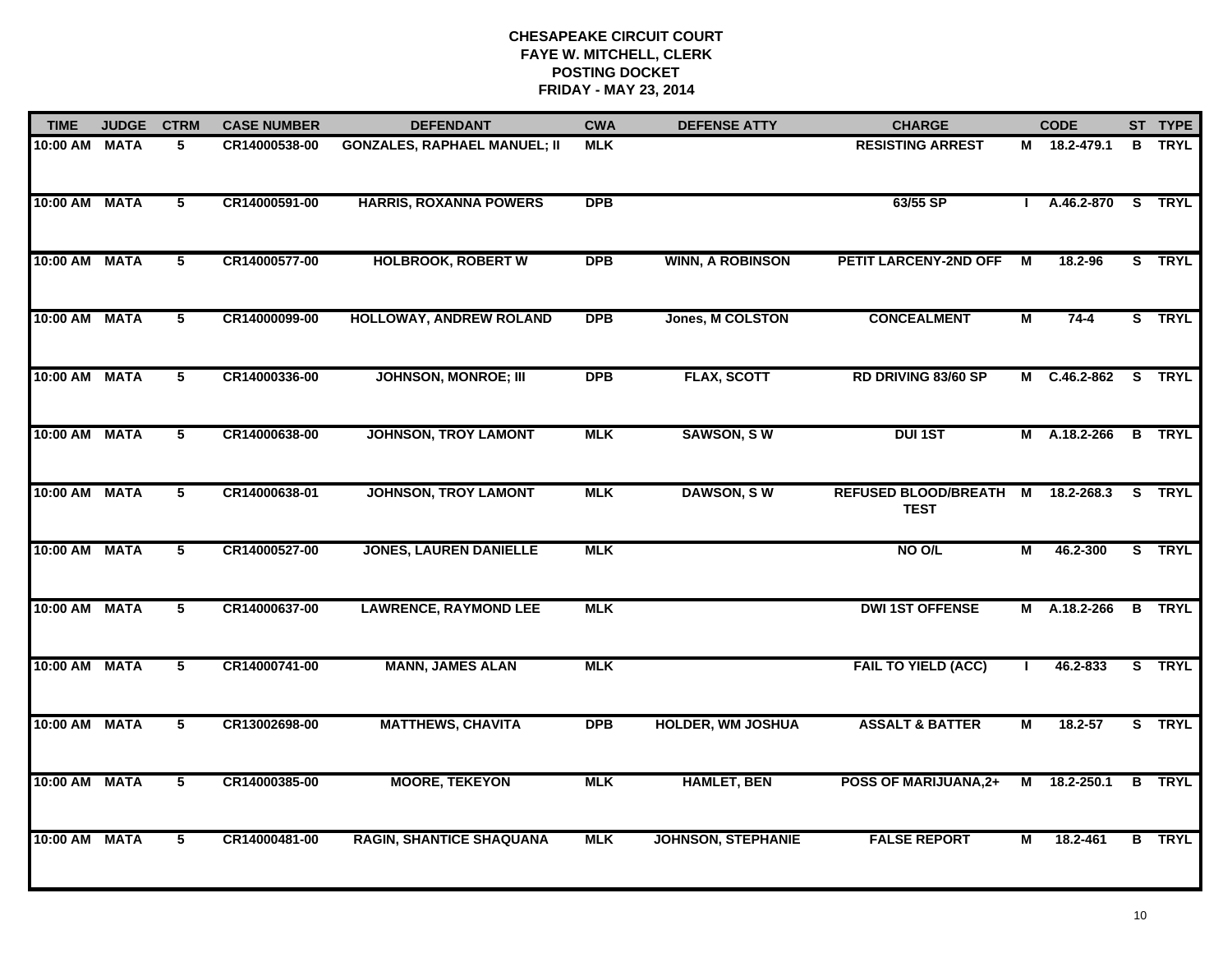| <b>TIME</b>   | <b>JUDGE</b> | <b>CTRM</b> | <b>CASE NUMBER</b> | <b>DEFENDANT</b>                    | <b>CWA</b> | <b>DEFENSE ATTY</b>         | <b>CHARGE</b>                                  |   | <b>CODE</b>        |    | ST TYPE       |
|---------------|--------------|-------------|--------------------|-------------------------------------|------------|-----------------------------|------------------------------------------------|---|--------------------|----|---------------|
| 10:00 AM      | <b>MATA</b>  | 5           | CR14000533-00      | <b>SCHMIDTKE, CHRISTIAN DOUGLAS</b> | <b>DPB</b> |                             | DUI, 1ST                                       |   | M A.18.2-266       | B  | <b>TRYL</b>   |
| 10:00 AM      | <b>MATA</b>  | 5           | CR14000533-01      | <b>SCHMIDTKE, CHRISTIAN DOUGLAS</b> | <b>DPB</b> |                             | <b>SUSP O/L</b>                                |   | M B.46.2-301       |    | <b>B</b> TRYL |
| 10:00 AM      | <b>MATA</b>  | 5           | CR14000533-02      | <b>SCHMIDTKE, CHRISTIAN DOUGLAS</b> | <b>DPB</b> |                             | <b>REFUSED BLOOD/BREATH</b><br><b>TEST</b>     | М | 18.2-268.3         | S. | <b>TRYL</b>   |
| 10:00 AM      | <b>MATA</b>  | 5           | CR14000520-00      | <b>SCOTT, CHARLOTTE</b>             | <b>MLK</b> | <b>MASON, G JEFFREY</b>     | <b>ASSAULT</b>                                 | Μ | $18.2 - 57$        |    | S TRYL        |
| 10:00 AM      | <b>MATA</b>  | 5           | CR14000634-00      | <b>SMALL, SONDRIA MARTINA</b>       | <b>MLK</b> |                             | <b>EXPIRED INSPECTION</b>                      |   | A.46.2-1158 S TRYL |    |               |
| 10:00 AM      | <b>MATA</b>  | 5           | CR14000634-01      | <b>SMALL, SONDRIA MARTINA</b>       | <b>MLK</b> | Winn, A. Robinson           | DRIVE WHILE SUSPENDED                          | м | B.46.2-301         | S. | <b>TRYL</b>   |
| 10:00 AM MATA |              | 5           | CR14000770-00      | <b>STALLINGS, AMY C</b>             | <b>DPB</b> |                             | SPEEDING 50/35                                 |   | $G.46.2 - 875$     |    | S TRYL        |
| 10:00 AM      | <b>MATA</b>  | 5           | CR14000691-00      | <b>STUBBS, JEFFERY DENNIS</b>       | <b>MLK</b> | <b>RATAJCZAK, RICHARD W</b> | RD-FAIL TO MAINTAIN CTRL M A.46.2-853<br>(ACC) |   |                    |    | S TRYL        |
| 10:00 AM      | <b>MATA</b>  | 5           | CR13002613-00      | <b>WHITE, TYRONE CLIFFORD</b>       | <b>MLK</b> | <b>Matheny, Amina</b>       | DRIVING ON SUSPEND O/L                         | M | B.46.2-301         |    | <b>B</b> TRYL |
| 10:00 AM      | <b>MATA</b>  | 5           | CR13002613-01      | <b>WHITE, TYRONE CLIFFORD</b>       | <b>MLK</b> | Matheny, Amina              | <b>REC/BUY STOLEN GOODS</b><br>< \$200         | М | 18.2-96            |    | <b>B</b> TRYL |